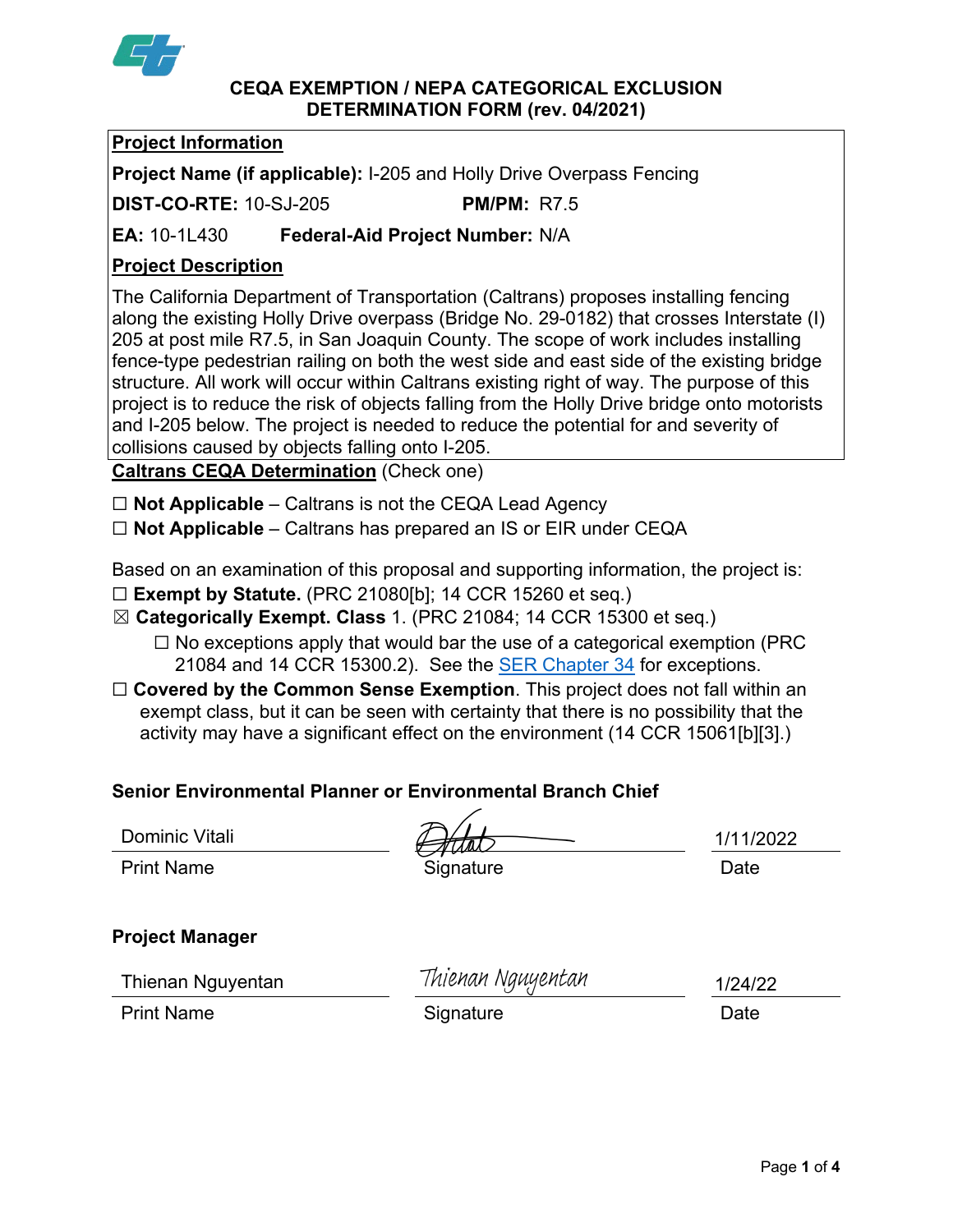

## **Caltrans NEPA Determination** (Check one)

### ☒ **Not Applicable**

Caltrans has determined that this project has no significant impacts on the environment as defined by NEPA, and that there are no unusual circumstances as described in 23 CFR 771.117(b). See **SER Chapter 30** for unusual circumstances. As such, the project is categorically excluded from the requirements to prepare an EA or EIS under NEPA and is included under the following:

☐ **23 USC 326:** Caltrans has been assigned, and hereby certifies that it has carried out the responsibility to make this determination pursuant to 23 USC 326 and the Memorandum of Understanding dated April 18, 2019, executed between FHWA and Caltrans. Caltrans has determined that the project is a Categorical Exclusion under:

## ☐ **23 CFR 771.117(c): activity (c)(Enter activity number)**

☐ **23 CFR 771.117(d): activity (d)(Enter activity number)**

☐ **Activity Enter activity number listed in Appendix A of the MOU between FHWA and Caltrans**

□ 23 USC 327: Based on an examination of this proposal and supporting information, Caltrans has determined that the project is a Categorical Exclusion under 23 USC 327. The environmental review, consultation, and any other actions required by applicable Federal environmental laws for this project are being, or have been, carried out by Caltrans pursuant to 23 USC 327 and the Memorandum of Understanding dated December 23, 2016 and executed by FHWA and Caltrans.

# **Senior Environmental Planner or Environmental Branch Chief**

| <b>Print Name</b>                    | Signature | Date |
|--------------------------------------|-----------|------|
| <b>Project Manager/ DLA Engineer</b> |           |      |
| <b>Print Name</b>                    | Signature | Date |

### **Date of Categorical Exclusion Checklist completion (if applicable):** N/A **Date of Environmental Commitment Record or equivalent:** 01/11/2022

Briefly list environmental commitments on continuation sheet if needed (i.e., not necessary if included on an attached ECR). Reference additional information, as appropriate (e.g., additional studies and design conditions).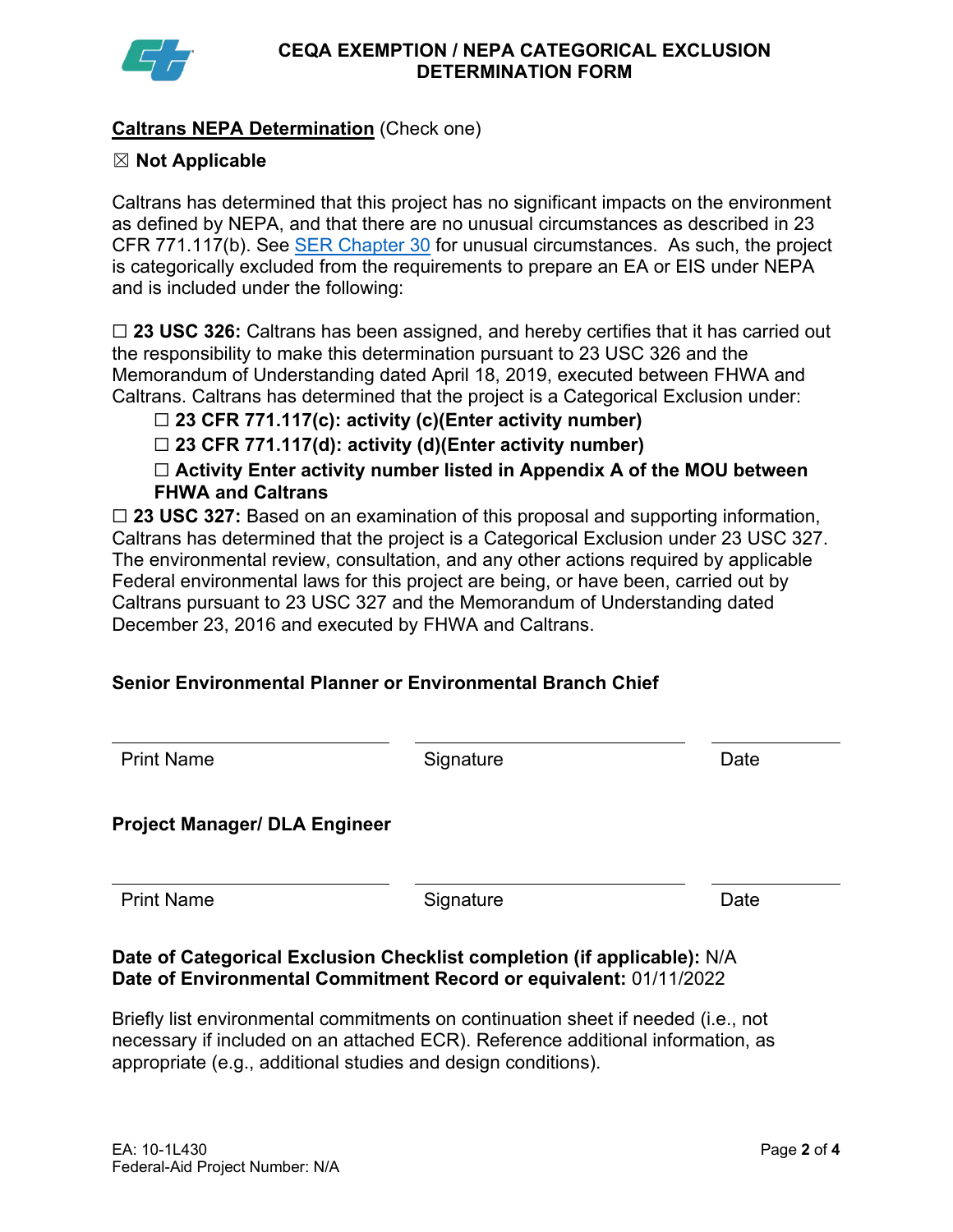

## **Continuation sheet:**

### **General:**

• Environmental reevaluation will be required if the scope of the project changes to include additional areas or activities, or if previously unknown cultural or other sensitive resources are discovered. Contact the Environmental Office if project changes occur or sensitive resources discovered.

#### **Cultural:**

- If cultural materials are discovered at the job site, do not disturb the resources and immediately:
	- 1. Stop all work within a 60foot radius of discovery
	- 2. Protect the discovery area
	- 3. Notify the Engineer
	- 4. The Department Investigates. Do not move cultural materials or take them from the job site. Retain a qualified archaeologist to assess the significance of the find. Do not resume work within the discovery area until authorized.
- If human remains are discovered, State Health and Safety Code Section 7050.5 states that further disturbances and activities shall cease in any area or nearby area suspected to overlie remains, and the County coroner contacted. Pursuant to Public Resources Code Section 5097.98. If the remains are thought to be Native American, the coroner will notify the Native American Heritage Commission (NAHC) who will then notify the Most Likely Descendent (MLD). At the same time the landowner will work with the MLD on the respectful treatment and disposition of the remains. Further provisions of PRC 5097.98 are to be followed as applicable.

#### **Hazardous Waste:**

• A lead compliance plan prepared by a Certified Industrial Hygienist is required and grinding must be sampled and disposed of in accordance with all applicable laws and regulations. The Caltrans Standard Special Provision (SSP) 7- 1.02K(6)(j)(iii) shall be included in the construction contract.

#### **Biology**

• If construction occurs during migratory bird nesting season (February 1 – September 30), a preconstruction bird survey will be completed by a Caltrans qualified biologist within 14 days prior to the start of any construction related activities. Contact the Environmental office 30 days prior to the start of construction to schedule the survey. If an active nest is discovered, a 100-foot protective buffer will be established around it. If an active hawk nest is discovered, a 300-foot protective buffer will be required. If an active Swainson's hawk nest is discovered, a 600-foot protective buffer will be required. No construction related activities will occur within the protective buffer limits until the young have fledged. If work does not commence within 14 days of the preconstruction bird survey clearance, or if work halts for more than 14 days, a